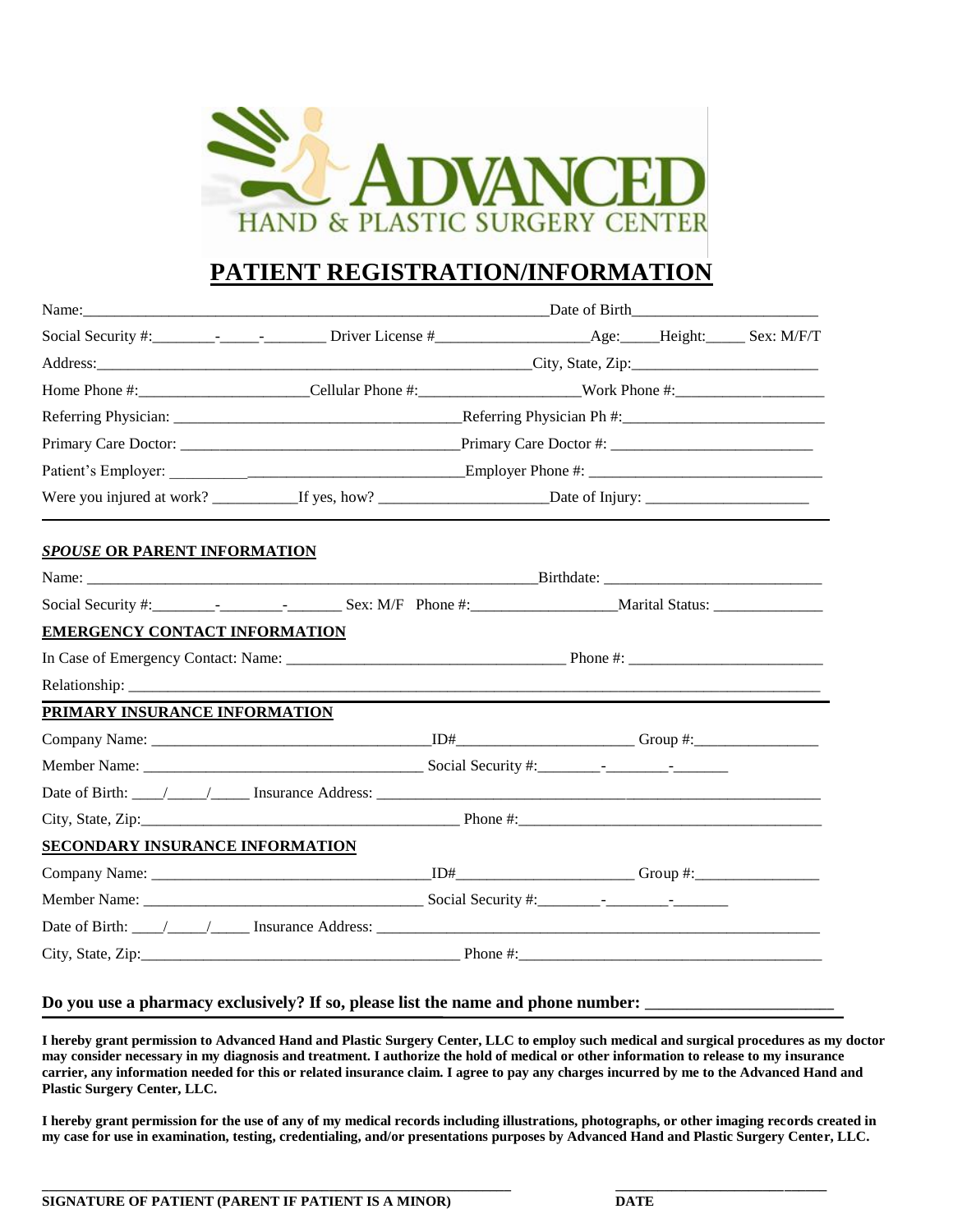

## **Patient Medical History Form**

## **Patient Name: Date: Date:**

• **Primary Reason for Today's Visit (**Please Check All That Apply):

| □Initial Consult                                                                                                                                                                     |                      |                | $\Box$ Hospital Follow-Up |                                                                                     |                     |
|--------------------------------------------------------------------------------------------------------------------------------------------------------------------------------------|----------------------|----------------|---------------------------|-------------------------------------------------------------------------------------|---------------------|
| <b>Election / Fractured Arm</b>                                                                                                                                                      |                      | $\Box$ Right   | $\Box$ Left               | $\Box$ Both                                                                         |                     |
| □Broken / Fractured Wrist                                                                                                                                                            |                      | $\Box$ Right   | $\Box$ Left               | $\Box$ Both                                                                         |                     |
| □Broken / Fractured Finger                                                                                                                                                           |                      | $\Box$ Right   | $\Box$ Left               | $\Box$ Both                                                                         | □Which Finger:<br>□ |
| $\Box$ Wrist Pain                                                                                                                                                                    |                      | $\Box$ Right   | $\Box$ Left               | $\Box$ Both                                                                         |                     |
| □Hand Pain                                                                                                                                                                           |                      | $\Box$ Right   | $\Box$ Left               | $\Box$ Both                                                                         |                     |
| □ Carpal Tunnel                                                                                                                                                                      |                      | $\Box$ Right   | $\Box$ Left               | $\Box$ Both                                                                         |                     |
| □Numbness / Tingling in Hands                                                                                                                                                        |                      | $\Box$ Right   | $\Box$ Left               | $\Box$ Both                                                                         |                     |
| $\Box$ Cyst                                                                                                                                                                          |                      | $\Box$ Right   | $\Box$ Left               | $\Box$ Both                                                                         |                     |
| □Laceration                                                                                                                                                                          |                      | $\Box$ Right   | $\Box$ Left               | $\Box$ Both                                                                         |                     |
|                                                                                                                                                                                      |                      | $\Box$ Right   | $\Box$ Left               | $\Box$ Both                                                                         |                     |
| • Dominant Hand                                                                                                                                                                      | $\Box$ Right         | $\Box$ Left    |                           |                                                                                     |                     |
| • Medications (Please Check All That Apply) $\Box$ I AM NOT TAKING ANY MEDICATION                                                                                                    |                      |                |                           |                                                                                     |                     |
| □Albuterol                                                                                                                                                                           | $\Box$ Coumadin      |                | $\Box$ Hydrocodone        | $\Box$ Lortab                                                                       | $\Box$ Plavix       |
| $\Box$ Aspirin                                                                                                                                                                       | $\Box$ Crestor       | $\Box$ Insulin |                           | $\square$ Metformin                                                                 | □Tetracycline       |
| $\Box$ Augmentin                                                                                                                                                                     | $\square$ Keflex     |                | $\Box$ Metoprolol         | $\Box$ Oxycodone                                                                    | $\Box$ Toprol       |
| $\Box$ Celebrex                                                                                                                                                                      | $\Box$ Glyburide     | $\Box$ Lasix   |                           | $\Box$ Oxycontin                                                                    | $\Box$ Ultram       |
| $\Box$ Cephalexin                                                                                                                                                                    | $\Box$ <b>HCTZ</b>   | $\Box$ Lipitor |                           | $\Box$ Penicillin                                                                   | $\square$ Zoloft    |
| Other:                                                                                                                                                                               |                      |                |                           |                                                                                     |                     |
| Are you currently taking Suboxone? □No (Initial): ______ □Yes (Initial): ______<br>Currently see a Pain Management doctor? $\Box$ No (Initial): $\Box$ $\Box$ Yes (Initial): Dr. Dr. |                      |                |                           |                                                                                     |                     |
| • Medical History (Please Check All That Apply): CNO MEDICAL PROBLEMS                                                                                                                |                      |                |                           |                                                                                     |                     |
| $\Box$ Anxiety                                                                                                                                                                       | $\Box$ Depression    |                |                           | □Kidney Problems (please explain below)                                             |                     |
| $\Box$ Asthma                                                                                                                                                                        |                      |                |                           | $\square$ Diabetes (Type 1 / Type 2) $\square$ Lung Problems (please explain below) |                     |
| $\square$ Bipolar                                                                                                                                                                    |                      |                |                           | $\Box$ Peripheral Vascular Disease $\Box$ Heart Problems (please explain below)     |                     |
| $\Box$ Cancer                                                                                                                                                                        | □High Blood Pressure |                |                           | $\Box$ Rheumatoid Arthritis                                                         |                     |
| $\Box$ COPD                                                                                                                                                                          | □High Cholesterol    |                |                           | □Thyroid Problems (please explain below)                                            |                     |
| $\Box$ Other:                                                                                                                                                                        |                      |                |                           |                                                                                     |                     |
| <b>Allergies</b> (Please Check All That Apply):                                                                                                                                      |                      |                |                           | <b>INO KNOWN DRUG ALLERGIES / NKDA</b>                                              |                     |
| $\Box$ Ciprofloxacin                                                                                                                                                                 | $\Box$ <b>IV</b> Dye |                | $\square$ Sulfa Drugs     |                                                                                     |                     |
| $\Box$ Codeine                                                                                                                                                                       | $\Box$ Latex         | $\Box$ Tape    |                           |                                                                                     |                     |
| $\Box$ Erythromycin                                                                                                                                                                  | $\square$ Penicillin | □Tetrocycline  |                           |                                                                                     |                     |
| □ Iodine                                                                                                                                                                             | <b>■Steroids</b>     |                | <b>Tylenol</b>            |                                                                                     |                     |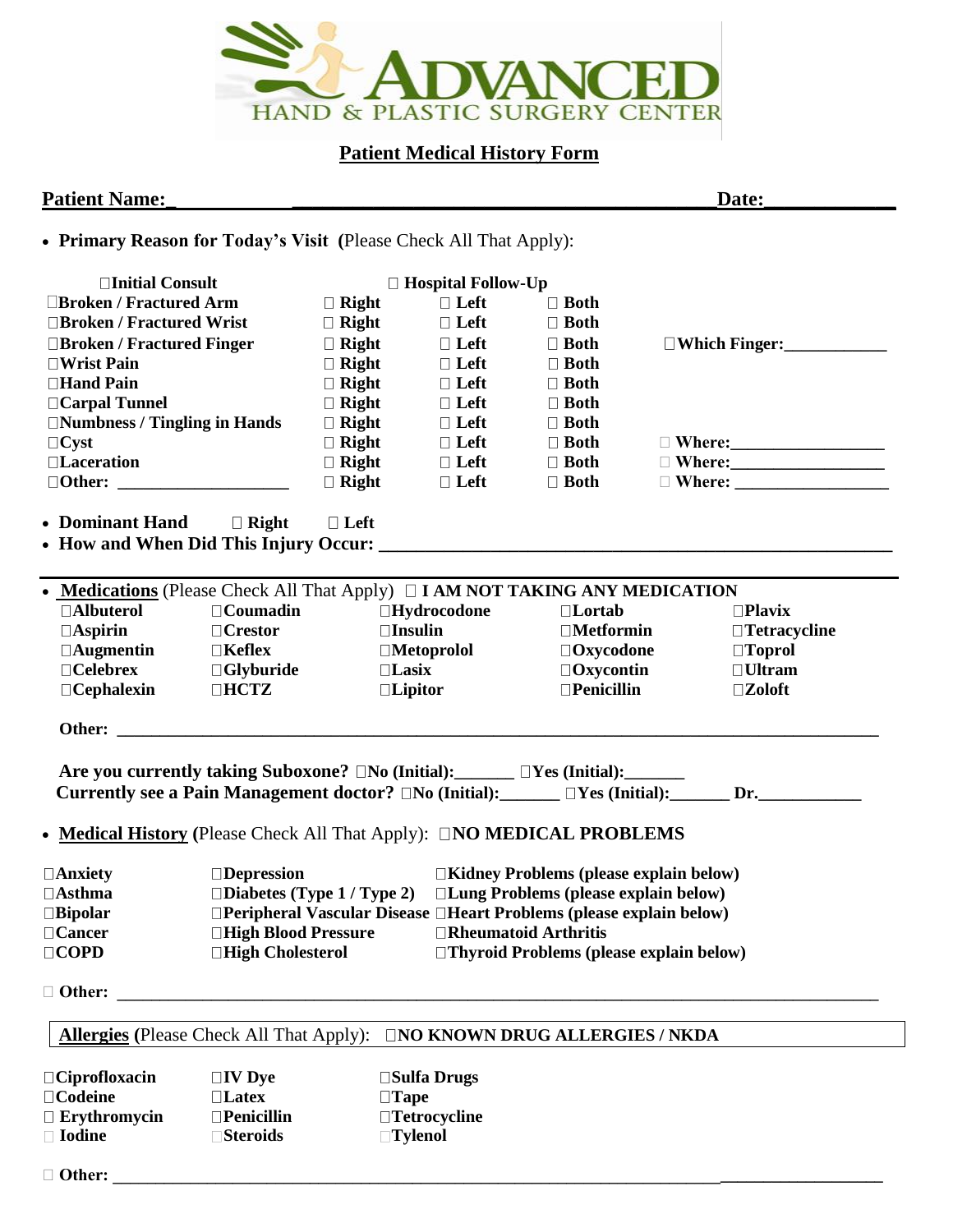

- **Please let us know how you were referred to our office:**
	- **Hospital/Emergency room: Which Hospital/ER were you treated at?\_\_\_\_\_\_\_\_\_\_\_\_\_\_\_\_\_\_\_\_**
	- **Established Patient**
	- **Insurance referral**
	- **Internet**
	- **Patient/Friend/or Relative formerly treated or currently being treated at AHAPSC**
	- **Physician Referral by Dr.\_\_\_\_\_\_\_\_\_\_\_\_\_\_\_\_\_\_**
	- **Primary Care Physician**
	- **Self-Referral**
	- **Urgent Care Clinic: Which Urgent Care Clinic were you treated at?**
	- **Other:\_\_\_\_\_\_\_\_\_\_\_\_\_\_\_\_\_\_\_\_\_\_\_\_\_\_\_\_\_\_\_\_**

## **Family History:**

• **Father** 

|          | (Please circle one): Alive | <b>Deceased</b>                                           | <b>Unknown</b>                                                                                                                   |
|----------|----------------------------|-----------------------------------------------------------|----------------------------------------------------------------------------------------------------------------------------------|
|          |                            |                                                           | (Please check all that apply): $\square$ <b>Diabetes</b> $\square$ <b>Hypertension</b> $\square$ <b>Cancer (please specify):</b> |
|          | $\Box$ Stroke              | $\Box$ Heart Disease $\Box$ Mental Illness $\Box$ Unknown |                                                                                                                                  |
| • Mother |                            |                                                           |                                                                                                                                  |
|          | (Please circle one): Alive | <b>Deceased</b>                                           | <b>Unknown</b>                                                                                                                   |
|          |                            |                                                           | (Please check all that apply): $\square$ Diabetes $\square$ Hypertension $\square$ Cancer (please specify):                      |
|          | $\Box$ Stroke              | $\Box$ Heart Disease $\Box$ Mental Illness $\Box$ Unknown |                                                                                                                                  |
|          | $\Box$ Other:              |                                                           |                                                                                                                                  |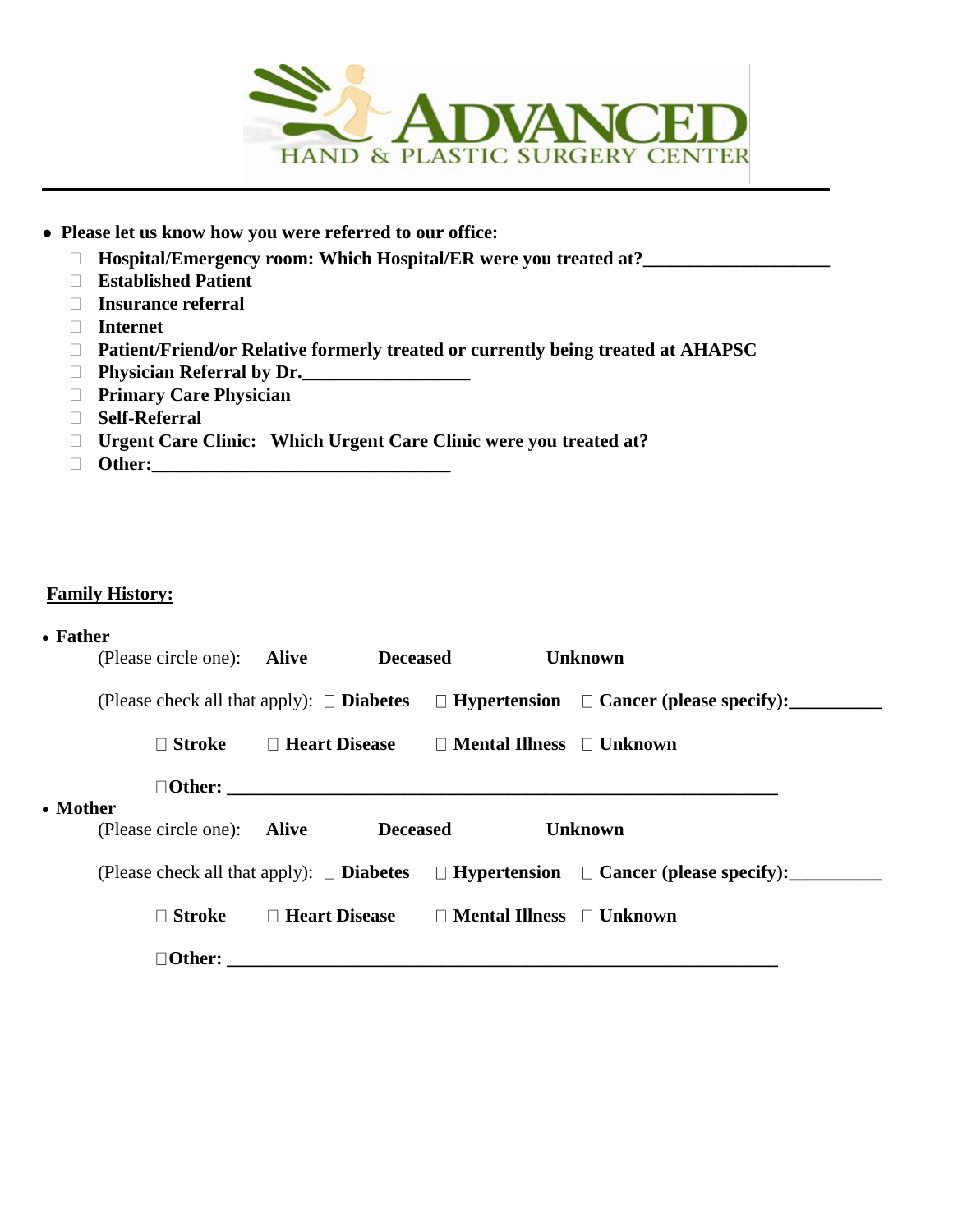|  |  | • <b>Past Surgical History</b> (Please Check All That Apply): |
|--|--|---------------------------------------------------------------|
|--|--|---------------------------------------------------------------|

• **Past Surgical History** (Please Check All That Apply**): NO SURGERY**

| $\Box$ Adenoidectomy    | $\Box$ Hysterectomy           | $\Box$ Breast Biopsy  | $\Box$ Elbow      |
|-------------------------|-------------------------------|-----------------------|-------------------|
| $\Box$ Angioplasty      | $\Box$ Neck Surgery           | $\Box$ Right          | $\Box$ Right      |
| $\Box$ Appendectomy     | □ Oral Surgery                | $\Box$ Left           | $\Box$ Left       |
| □ Back Surgery          | $\Box$ Prostate Surgery       | $\Box$ Both           | $\Box$ Both       |
| $\Box$ Cosmetic Surgery | $\Box$ Reconstructive Surgery | $\Box$ Carpal Tunnel  | $\Box$ Knee       |
| □C-Section / Cesarean   | □Stent Placement              | $\Box$ Right          | $\Box$ Right      |
| $\square$ Endoscopy     | □Stomach Surgery              | $\Box$ Left           | $\Box$ Left       |
| $\square$ Eye Surgery   | $\Box$ Thyroid Surgery        | $\square$ <b>Both</b> | $\Box$ Both       |
| □Gall Bladder Removal   | $\Box$ Tonsillectomy          | $\Box$ Cubital Tunnel | $\sqcap$ Shoulder |
| $\Box$ Gastric Bypass   | □ Trigger Finger Release      | $\Box$ Right          | $\Box$ Right      |
| □Heart Surgery          | $\Box$ Tubal Ligation         | $\Box$ Left           | $\Box$ Left       |
| □Hemorrhoid Surgery     | $\Box$ Vasectomy              | $\Box$ Both           | $\Box$ Both       |
| $\Box$ Hernia Surgery   | $\square$ Wound Care          |                       |                   |

### **Other: \_\_\_\_\_\_\_\_\_\_\_\_\_\_\_\_\_\_\_\_\_\_\_\_\_\_\_\_\_\_\_\_\_\_\_\_\_\_\_\_\_\_\_\_\_\_\_\_\_\_\_\_\_\_\_\_\_\_\_\_\_\_\_\_\_\_\_\_\_\_\_\_\_\_\_\_\_\_\_\_\_\_\_\_\_\_\_\_\_\_\_**

• **Past Hospitalizations** (over 24 hours):  $\Box \text{NO} \Box \text{Yes}$ **If YES, please state reason(s):\_\_\_\_\_\_\_\_\_\_\_\_\_\_\_\_\_\_\_\_\_\_\_\_\_\_\_\_\_\_\_\_\_\_\_\_\_\_\_\_\_\_\_\_\_\_\_\_\_\_\_\_\_\_\_\_\_\_\_\_\_\_\_\_\_\_\_\_\_\_\_\_\_\_\_\_**

| <b>SOCIAL HISTORY:</b><br>$\Box$ Smoke Cigarettes or Cigars<br>$\Box$ Never smoker | <b>EMPLOYMENT:</b>                      |                    |
|------------------------------------------------------------------------------------|-----------------------------------------|--------------------|
| $\Box$ Former smoker<br>$\Box$ Occasional                                          | <b>Disabled</b> (state reason):         |                    |
| $\Box$ 1/2 pack/day                                                                | $\Box$ Accounting<br>$\Box$ Management  | $\Box$ Office Work |
| $\Box$ 1 pack /day                                                                 | $\Box$ Cleaning Services $\Box$ Medical | $\Box$ Student     |
| $\Box$ 2 or more/day                                                               | $\Box$ Construction<br>$\Box$ Retired   | $\Box$ Teacher     |
| □ Drink Alcohol                                                                    | $\Box$ Law Enforcement $\Box$ Sales     | $\Box$ Unemployed  |
| $\square$ No                                                                       |                                         |                    |
| $\Box$ Yes                                                                         |                                         |                    |
| $\Box$ Socially<br>If yes:                                                         |                                         |                    |
| $\Box$ Everyday                                                                    |                                         |                    |

• **Review of Systems:** (Please Check All That Apply):

| $\Box$ Back Pain          | $\Box$ Elbow Pain | □Shoulder Pain |
|---------------------------|-------------------|----------------|
| $\square$ Joint Pain      | $\Box$ Right      | $\Box$ Right   |
| $\square$ Joint Stiffness | $\sqcap$ Left     | $\Box$ Left    |
| $\square$ Joint Swelling  | $\Box$ Both       | $\Box$ Both    |
| $\Box$ Neck Pain          |                   |                |
|                           |                   |                |

| $\Box$ Radiating Pain from Hand to Extremity | $\Box$ Numbness / Tingling in the Hand(s) |
|----------------------------------------------|-------------------------------------------|
| $\Box$ Right                                 | Does it get worse at night?               |
| $\Box$ Left                                  | $\Box$ Yes                                |
| $\sqcap$ Both                                | $\square$ No                              |
|                                              |                                           |

**Consent for Treatment:** The undersigned, hereby voluntarily consent to medical care/diagnostic treatment and/or minor surgical treatment by the physicians of Advanced Hand and Plastic Surgery Center, LLC deemed advisable and necessary in the diagnosis and treatment of any condition. I am aware that the practice of medicine is not an exact science and I acknowledge that no guarantees have been made to me as a result of treatment or examination in the office. I authorize the release of any of my past/current medical records for treatment. I hereby grant permission for the use of any of my medical records including illustrations, photographs, or other imaging records created in my case for use in examination, testing, credentialing, and/or presentations purposes by Advanced Hand and Plastic Surgery Center, LLC.

**Signature of Patient: \_\_\_\_\_\_\_\_\_\_\_\_\_\_\_\_\_\_\_\_\_\_\_\_\_\_\_\_\_\_\_\_\_\_\_\_\_\_\_\_\_\_\_\_\_\_\_\_ Date: \_\_\_\_\_\_\_\_\_\_\_\_\_\_\_\_\_\_\_\_\_\_\_\_\_\_\_\_\_**

| ٠<br>×<br>۰.<br>۰,<br>I |
|-------------------------|
|-------------------------|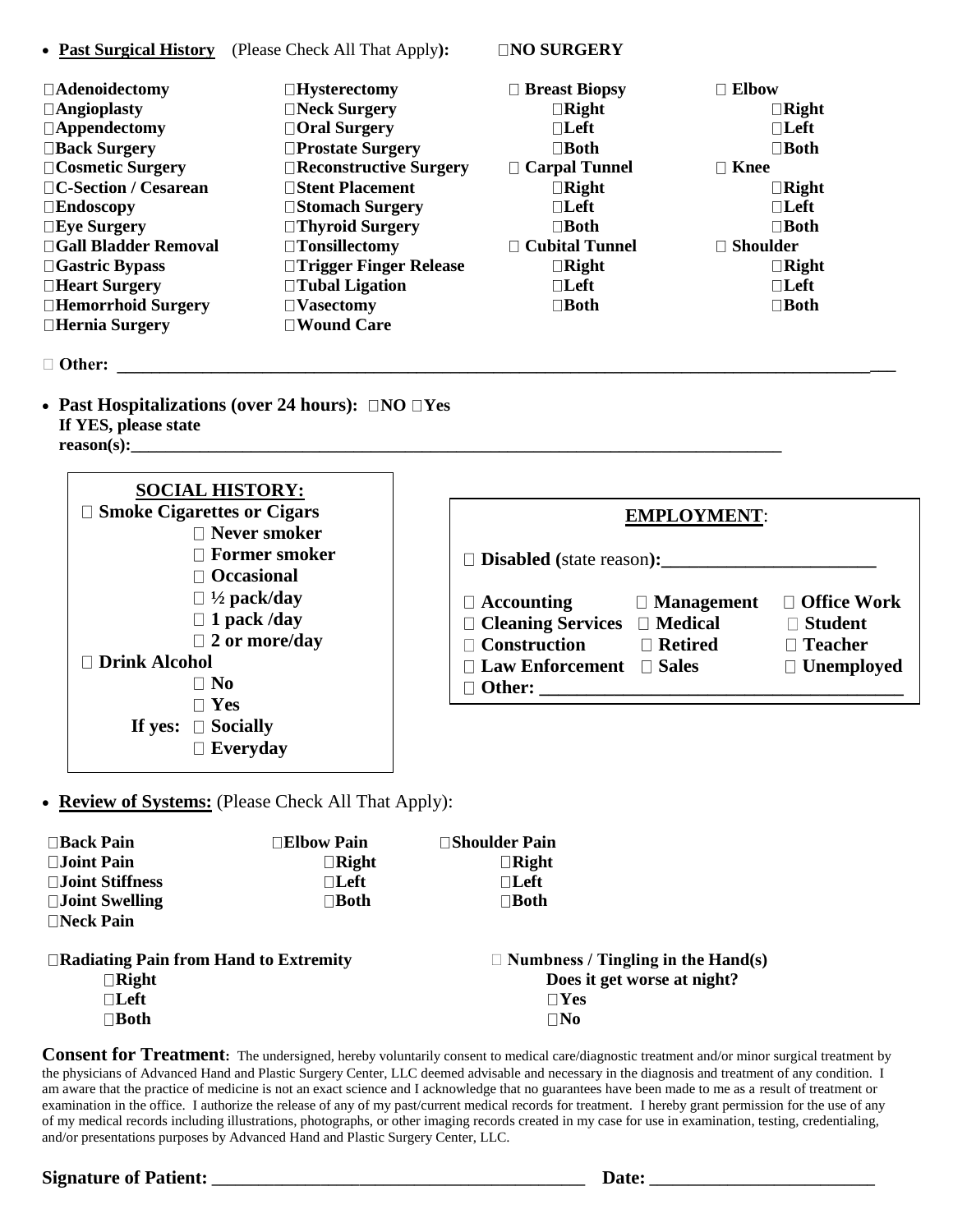

# **Notice of Privacy Practices**

I, have had the opportunity to read and review the Notice of Privacy Practices for Advanced Hand and Plastic Surgery Center. All of my questions regarding HIPAA and the use of my protected health information have been answered to my satisfaction.

Patient Signature:

If patient is a minor, Parent or Guardian Signature:\_\_\_\_\_\_\_\_\_\_\_\_\_\_\_\_\_\_\_\_\_\_\_\_\_\_\_\_\_\_

Date:\_\_\_\_\_\_\_\_\_\_\_\_\_\_\_\_\_\_\_\_\_\_\_\_\_\_\_\_

# **I AUTHORIZE THE RELEASE OF MEDICAL INFORMATION PERTAINING TO MY HEALTH TO THE FOLLOWING:**

## **List Person or Persons:**

| $\begin{array}{c} \n 1. \n \end{array}$ |
|-----------------------------------------|
| 2.                                      |
| $\begin{array}{c}\n3.\n\end{array}$     |
|                                         |
| 4.                                      |

**Patient Signature:\_\_\_\_\_\_\_\_\_\_\_\_\_\_\_\_\_\_\_\_\_\_\_\_\_\_\_\_\_\_\_\_\_\_**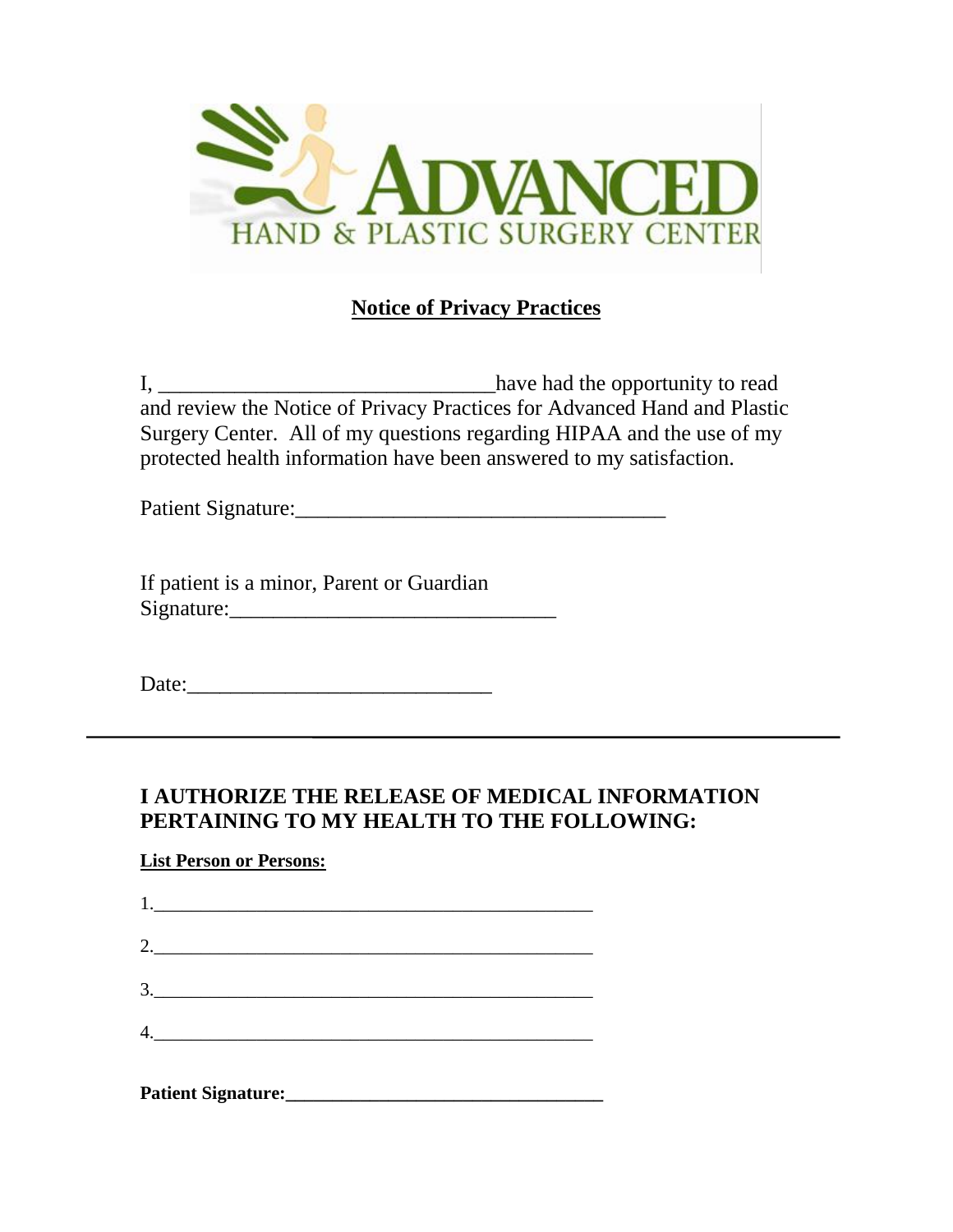### Advanced Hand and Plastic Surgery Center, LLC

Ph.(813)866-4426 F. (813) 972-8866



Thank you for choosing Advanced Hand and Plastic Surgery Center, LLC to serve you and your family's health needs. We are pleased to participate in your family's health care and look forward to establishing a lasting relationship as your hand care specialist. As part of this relationship, we wish to establish our expectations of your financial responsibility as outlined in our financial policy.

Your medical insurance is a contract between you and your insurance company. We can often help with providing information to help you in filing claims, but you are primarily responsible for any charges that you have incurred as a patient with Advanced Hand and Plastic Surgery Center, LLC. Please review and sign the following financial policy.

This is an agreement between Advanced Hand and Plastic Surgery Center, LLC, as creditor, and the patient/debtor named on this form.

In this agreement the words "you", "your", and "yours" mean the Patient/Debtor. The word "account" means the account that has been established in your name to which charges are made and payments credited. The words "we", "us" and "our" refer to Advanced Hand and Plastic Surgery Center, LLC.

By executing this agreement, you are agreeing to pay for all services that are rendered.

Monthly Statement: If you have a balance on your account, we will send you a monthly statement. It will show separately the balance, any new charges to the account and the finance charge, if any.

Payments: Unless other arrangements are approved by us in writing, the balance on your statement is due and payable when the statement is issued, and is past due if not paid by the end of the month.

Charges to your account: We shall have the right to cancel your privilege to make charges against your account at any time. Future visits would then need to be paid at the time of service.

Insurance: Insurance is a contract between you and your insurance company. We will bill your primary and secondary (if applicable) insurance company. Although we may estimate what your insurance company may pay, it is the insurance company that makes the final determination of your eligibility. You agree to pay any portion of the charges not covered by insurance, including co-payment, co-insurance and other services. Co-payments and co-insurances will be collected at the time of service. We will also collect co-insurance and deductible amounts prior to any surgical procedures. Please note that the amounts collected are ONLY estimates and it is your insurance company that will determine the exact amount due once your claim has been processed. We will estimate balances to the best of our ability.

*Missed Appointment Fee: When a patient does not show up for an appointment, or cancels with less than 24 hours notice, a \$25 fee will be charged. This fee must be paid before a new appointment is scheduled. Patients with three missed appointments may be discharged from the practice and asked to seek care from another physician.*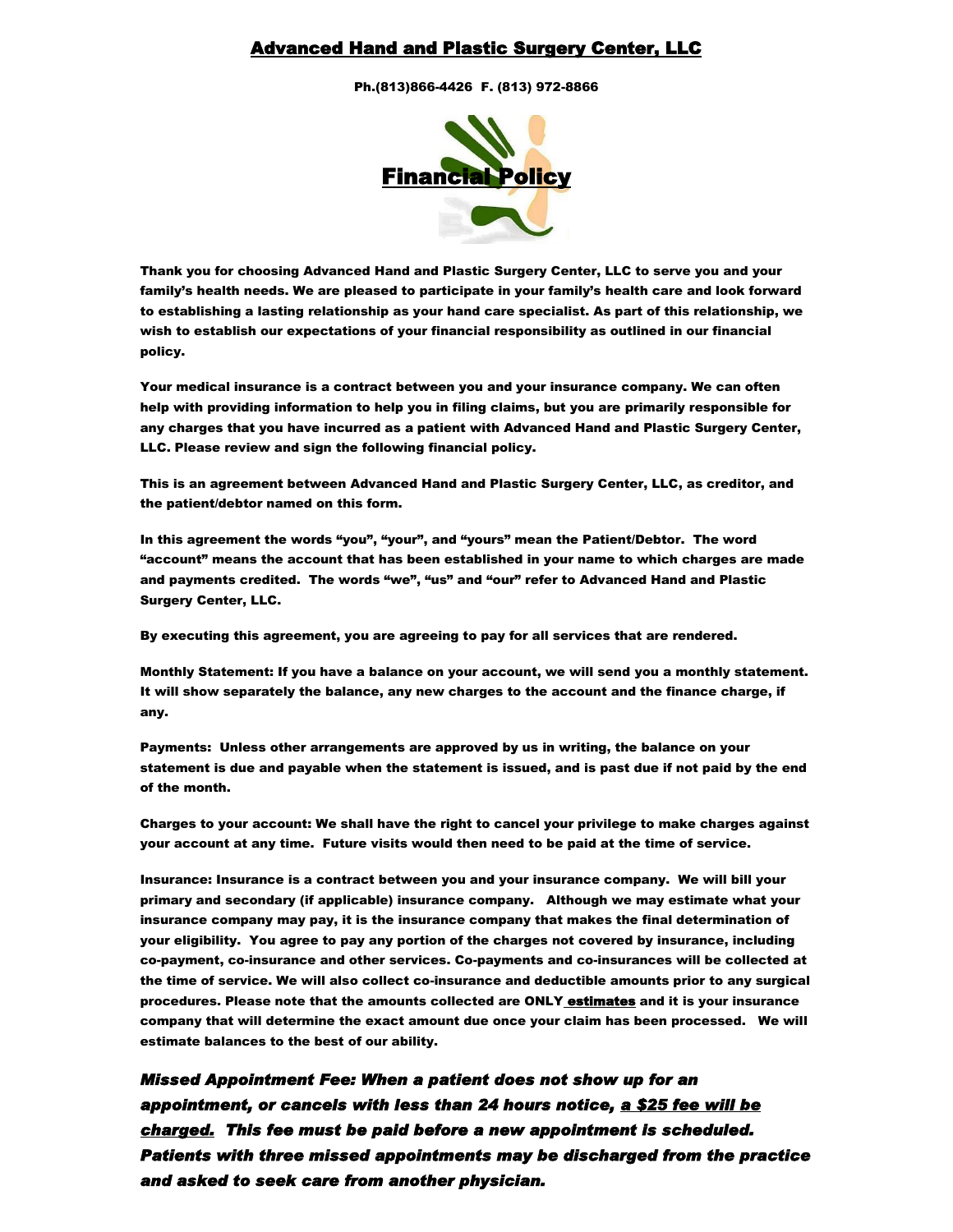Past Due Accounts: If your account becomes past due, we will take necessary steps to collect this debt. If we have to refer your account to a collection agency, you agree to pay all of the collection costs which are incurred. If we have to refer collection of the balance to an attorney, you agree to pay all attorneys' fees which we incur plus all court costs. In case of suit, you agree the venue shall be in Hillsborough County, Florida.

Returned checks: There is a fee (currently \$25) for any checks returned by the bank.

Waiver of confidentiality: You understand if this account is submitted to an attorney or collection agency, if we have to litigate in court, or if you're past due status is reported to a credit reporting agency, the fact that you received treatment at our office may become a matter of public record.

Transferring of Records: You will need to request in writing, if you want to have copies of your records. You authorize us to include all relevant information, including your payment history upon request. If you are requesting your records to be transferred from another physician or organization to us, you authorize to receive all relevant information, including your payment history.

FMLA (Family Medical Leave Act)/Disability Paperwork: There is a \$25.oo fee, due upon receipt of paperwork, for completion of all disability and/or FMLA paperwork.

Workers Compensation: We require written approval/authorization by your employer and/or worker's compensation carrier prior to your initial visit, preferably a notice of injury. If your claim is denied, you will be responsible for payment in full.

Personal Injury: If you are being treated as part of a personal injury lawsuit or claim, we require verification from your attorney prior to your initial visit. In addition to this verification, we require that you allow us to bill your health insurance, in the absence of insurance; other financial arrangements may be discussed. Payment of the bill remains the patient's responsibility. We cannot bill your attorney for charges incurred due to a personal injury case.

Failure to comply with this financial policy could result in discharge from this practice.

Effective Date: Once you have signed this agreement, you agree to all of the terms and conditions contained herein and the agreement will be in full force and effect.

Divorce Decrees: This office is NOT a party to your divorce decree. Adult patients are responsible for their bill at the time of service. The responsibility for minors rests with the accompanying adult.

Print Patient's Name:

#### Responsible Party

(If not the patient)

Signature:

| Date: |  |
|-------|--|
|       |  |